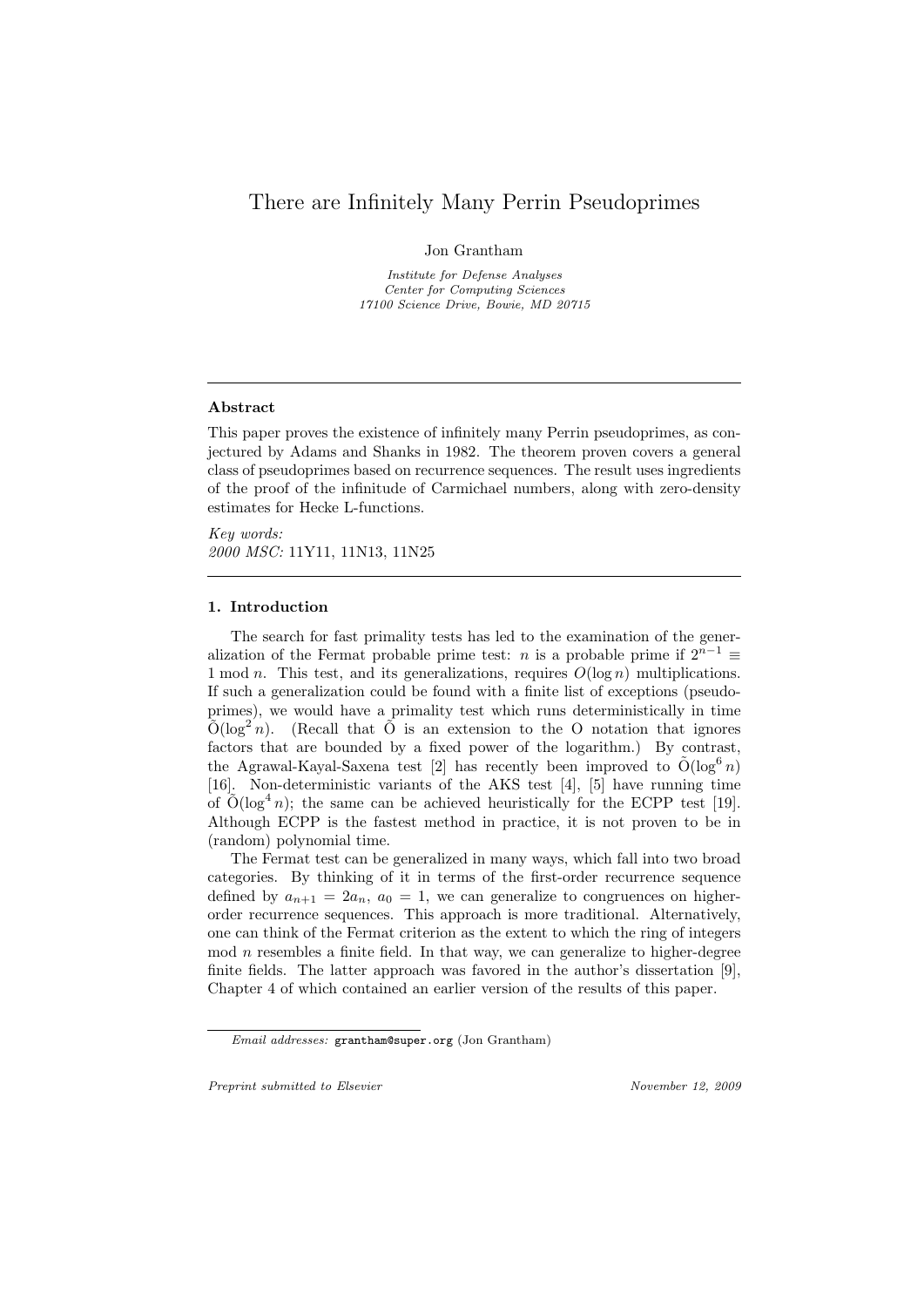In a 1982 paper [1], Adams and Shanks introduced a probable primality test based on third-order recurrence sequences, which they called the Perrin test. They asked if there are infinitely many Perrin pseudoprimes. They answered the question, "Almost certainly yes, but we cannot prove it. Almost certainly, there are infinitely many [Carmichael numbers which are Perrin pseudoprimes], and yet it has never been proved that there are infinitely many Carmichael numbers."

Carmichael numbers are composites which satisfy  $a^{n-1} \equiv 1 \mod n$  for all  $(a, n) = 1$ . The Carmichael question has been resolved [3]. The techniques of that proof can be combined with results about Hecke L-functions to show that there are infinitely many Perrin pseudoprimes. In fact, the main result of this paper applies to a more general class of pseudoprimes, including Lucas and Lehmer pseudoprimes.

#### 2. Background

The following is a version of the Perrin test.

Consider sequences  $A_n = A_n(r, s)$  defined by the following relations:  $A_{-1}$ s,  $A_0 = 3$ ,  $A_1 = r$ , and  $A_n = rA_{n-1} - sA_{n-2} + A_{n-3}$ . Let  $f(x) = x^3 - rx^2 + sx - 1$ be the associated polynomial and  $\Delta$  its discriminant. (Perrin's sequence is  $A_n(0,-1)$ .)

**Definition.** The signature mod  $m$  of an integer  $n$  with respect to the sequence  $A_k(r, s)$  is the 6-tuple  $(A_{-n-1}, A_{-n}, A_{-n+1}, A_{n-1}, A_n, A_{n+1}) \mod m$ .

Definitions. An integer n is said to have an S-signature if its signature mod n is congruent to  $(A_{-2}, A_{-1}, A_0, A_0, A_1, A_2)$ .

An integer  $n$  is said to have a **Q-signature** if its signature mod  $n$  is congruent to  $(A, s, B, B, r, C)$ , where for some integer a with  $f(a) \equiv 0 \bmod n$ ,  $A \equiv a^{-2} + 2a, B \equiv -ra^2 + (r^2 - s)a, and C \equiv a^2 + 2a^{-1}.$ 

An integer  $n$  is said to have an **I-signature** if its signature mod  $n$  is congruent to  $(r, s, D', D, r, s)$ , where  $D' + D \equiv rs - 3 \mod n$  and  $(D' - D)^2 \equiv \Delta$ .

**Definition.** A Perrin pseudoprime with parameters  $(r, s)$  is an odd composite n such that either

- 1)  $\left(\frac{\Delta}{n}\right) = 1$  and n has an S-signature or an I-signature, or
- 2)  $\left(\frac{\Delta}{n}\right) = -1$  and n has a Q-signature.

The concept of Perrin pseudoprime can be generalized [10] to that of a Frobenius pseudoprime. Briefly, a Frobenius pseudoprime with respect to  $f(x)$ is a composite for which  $\mathbb{Z}[x]/(n, f(x))$  exhibits properties similar to that of a true finite field. Most pseudoprime tests based on recurrence sequences can be treated as special cases.

**Definition.** Let  $f(x) \in \mathbb{Z}[x]$  be a monic polynomial of degree d with discriminant  $\Delta$ . An odd composite  $n > 1$  is said to be a Frobenius pseudoprime with respect to  $f(x)$  if  $(n, f(0)\Delta) = 1$ , and it is declared to be a probable prime by the following algorithm. All computations are done in  $(\mathbb{Z}/n\mathbb{Z})[x]$ .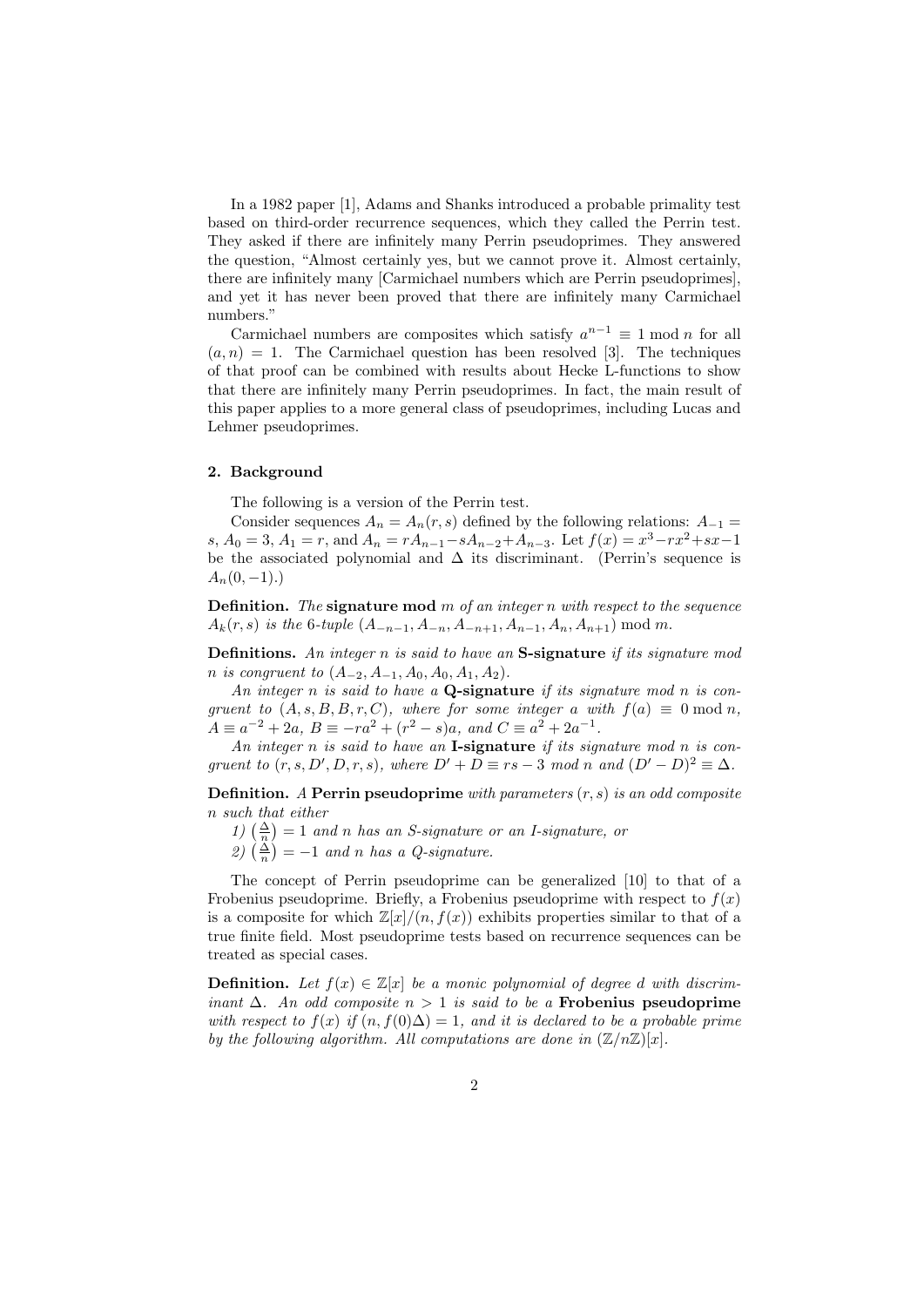**Factorization Step** Let  $f_0(x) = f(x) \text{ mod } n$ . For  $1 \leq i \leq d$ , let  $F_i(x) =$  $\operatorname{gcmd}(x^{n^{i}} - x, f_{i-1}(x))$  and  $f_{i}(x) = f_{i-1}(x)/F_{i}(x)$ . If any of the gcmds fail to exist, declare n to be composite and stop. If  $f_d(x) \neq 1$ , declare n to be composite and stop.

**Frobenius Step**  $For\ 2 \leq i \leq d$ , compute  $F_i(x^n) \mod F_i(x)$ . If it is nonzero for some i, declare n to be composite and stop.

Jacobi Step  $Let$   $S = \sum_{2|i} deg(F_i(x))/i.$ 

If  $(-1)^S \neq \left(\frac{\Delta}{n}\right)$ , declare n to be composite and stop.

If  $n$  has not been declared composite, declare  $n$  to be a Frobenius probable prime.

(The gcmd of two polynomials is the greatest common monic divisor; see [10] for a full treatment.)

Haddad [12] has shown that cubic variant of this test has running times which track well with asymptotics when implemented with Arjen Lenstra's Large Integer Package.

The following general result gives the infinitude of Perrin pseudoprimes as a corollary.

**Theorem 2.1.** Let  $f(x) \in \mathbb{Z}[x]$  be a monic, squarefree polynomial with splitting field K. There are infinitely many Frobenius pseudoprimes with respect to  $f(x)$ . In fact, there are  $\gg N^c$  Carmichael-Frobenius numbers with respect to K which are less than N, for some  $c = c(K) > 0$ .

A Carmichael-Frobenius number is a Frobenius pseudoprime with respect to all polynomials with splitting field  $K$  (a Carmichael number is thus a Carmichael-Frobenius number with respect to  $\mathbb{Q}$ . Proving the theorem for the general case allows specialization to other cases. The constant  $c(K)$  can, in principle, be made effective.

In particular, the results of [10] combined with Theorem 2.1 show that there are infinitely many Perrin pseudoprimes, if we take  $f(x) = x^3 - x - 1$ . Gurak [11] defines pseudoprimes using congruences for higher-order recurrence sequences. Szekeres [20] defines pseudoprimes with respect to a polynomial as those for which every symmetric polynomial of its roots is invariant under the map  $x \mapsto$  $x<sup>n</sup>$ . From [10], we have that there are infinitely many pseudoprimes in the senses of both Gurak and Szekeres.

By Proposition 6.1 of [10], in order to prove Theorem 2.1, it suffices to show that there are infinitely many Carmichael numbers n, such that for all  $p|n$ ,  $f(x)$ splits completely mod  $p$ . The proof will involve modifying the construction in  $[3]$ to ensure that each of the prime factors of the Carmichael numbers constructed has this property.

The main result that will be used in this proof is a version of the "prime ideal theorem for arithmetic progressions" that gives a uniform error term, except for a possible exceptional progression arising from a Siegel zero.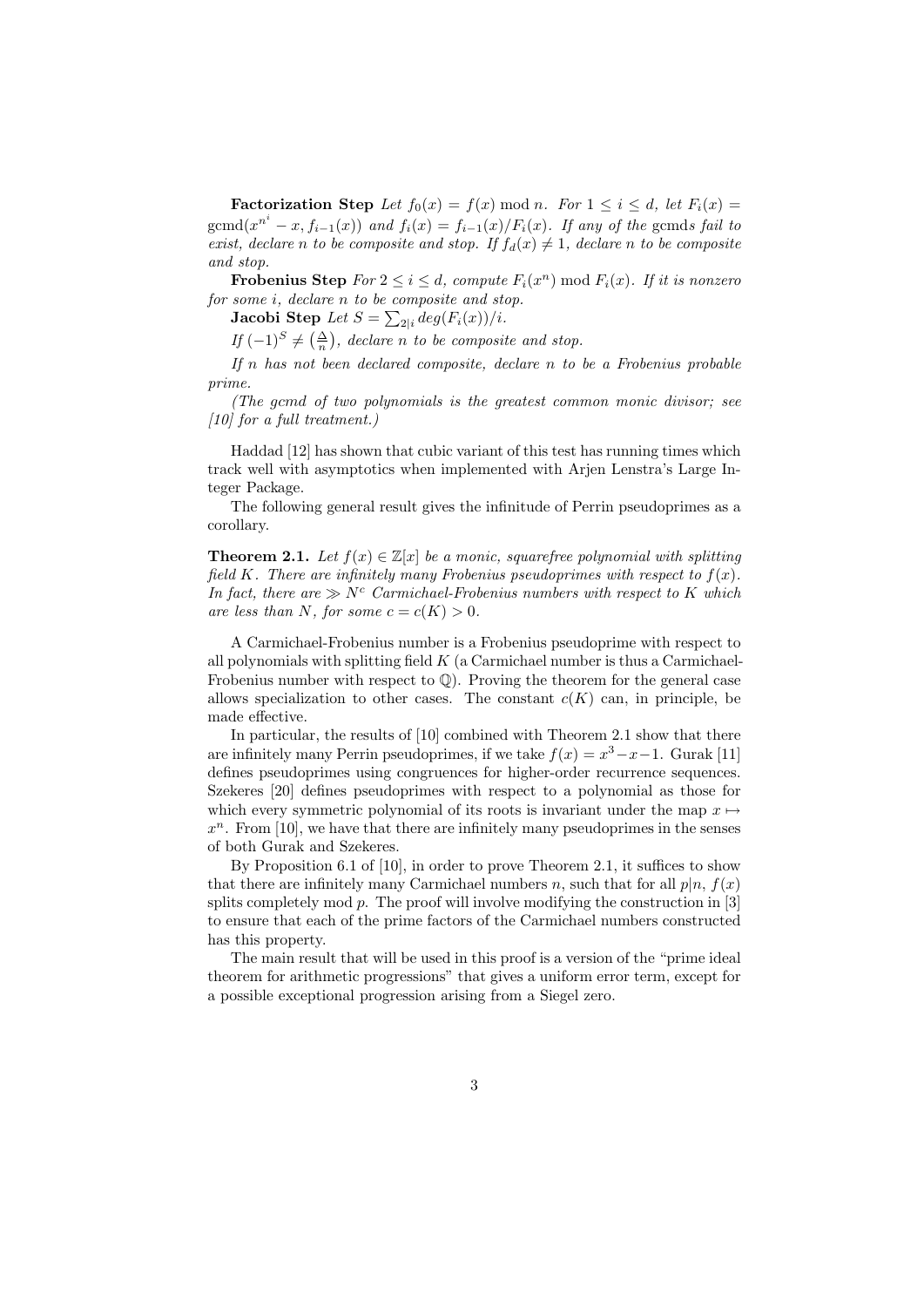#### 3. Distribution of Primes

Theorems about the distribution of primes in arithmetic progressions are traditionally proved using Dirichlet characters — homomorphisms from the integers mod  $q$  to the complex roots of unity. (The map is defined to be zero on integers not coprime to  $q$ .) Because we want to prove a theorem about primes in a particular arithmetic progression which split completely, we employ a slightly different sort of Dirichlet character.

We recall the definitions of [15].

**Definitions.** Let K be an algebraic number field and  $\mathfrak{O}_K$  its ring of integers. A cycle of K is a formal product  $\mathfrak{m} = \prod \mathfrak{p}^{m(\mathfrak{p})}$  extending over all of the primes of K, where the  $m(\mathfrak{p})$  are nonnegative integers, almost all 0, with  $m(\mathfrak{p}) = 0$  for complex p and  $m(\mathfrak{p}) \leq 1$  for real p. Let I be the group of fractional ideals of  $\mathfrak{O}_K$ . Let  $\mathfrak{I}(\mathfrak{m})$  be the subgroup of I generated by the finite primes  $\mathfrak{p}$  for which  $m(\mathfrak{p}) = 0$ . Let  $P_m$  be the subgroup of  $\mathfrak{I}(m)$  generated by the nonzero ideals of the form  $\mathfrak{O}_K \alpha$ , where  $\alpha \in \mathfrak{O}_K$  is such that  $\alpha \equiv 1 \mod \mathfrak{p}^{m(\mathfrak{p})}$  for each finite prime  $\mathfrak{p}$ , and  $\alpha > 0$ under each embedding of  $K$  in the field of real numbers corresponding to a real prime p with  $m(\mathfrak{p}) = 1$ . The norm of a cycle  $\mathfrak{m} = \prod \mathfrak{p}^{m(\mathfrak{p})}$  is the number  $N(\mathfrak{m}) = \prod N(\mathfrak{p})^{m(\mathfrak{p})}$ , where  $\mathfrak{p}$  in the second product ranges over only the finite primes, and  $N(\mathfrak{p})$  is the norm of  $\mathfrak{p}$  in K.

A Dirichlet character of  $K$  is a pair consisting of a cycle  $m$  of  $K$  and a group homomorphism  $\chi : \mathfrak{I}(\mathfrak{m}) \mapsto \mathbb{C}^*$  such that  $P_{\mathfrak{m}}$  is contained in the kernel. We call  $m$  the modulus of  $\chi$ .

Given two Dirichlet characters  $\chi$  and  $\chi'$  with moduli m and m', we say that  $\chi$  is induced by  $\chi'$  if  $\mathfrak{m}'(\mathfrak{p}) \leq \mathfrak{m}(\mathfrak{p})$  for all  $\mathfrak{p}$  and  $\chi$  is the composition of the inclusion  $\mathfrak{I}(\mathfrak{m}) \subset \mathfrak{I}(\mathfrak{m}')$  with  $\chi'$ . A Dirichlet character is **primitive** if it is not induced by any character other than itself. The modulus of the unique primitive character inducing a Dirichlet character  $\chi$  is called the **conductor** of  $\chi$ .

For a Dirichlet character  $\chi$  of K,  $L(s, \chi)$  is  $\sum \chi(i)N(i)^{-s}$ , where the sum is over the nonzero ideals of the ring of integers of K and  $\text{Re } s > 1$ . This sum is absolutely convergent, and  $L(s, \chi')$  can be extended to a meromorphic function on the complex plane. It has a simple pole at  $s = 1$  if  $\chi'$  is principal and is holomorphic otherwise.

Let K be the splitting field of f,  $n = [K : \mathbb{Q}]$ , and  $d = \text{disc}(K)$ . Let  $\chi$ be a Dirichlet character mod  $q$  (in the traditional sense). We associate to it a Dirichlet character of  $K$  in the following way.

Given an ideal  $i \subset \mathfrak{O}_K$ , let  $\chi'(\mathfrak{i}) = \chi(N(\mathfrak{i}))$ . Then  $\chi'$  is an example of a Dirichlet character of K with conductor dividing  $N(q)$ .

Let  $\Psi(x, \chi') = \sum_{N(i) < x} \chi'(i) \Lambda(i)$ , where  $\Lambda(i) = \log N(\mathfrak{p})$  if  $i = \mathfrak{p}^k$  for some prime ideal p, and 0 otherwise. Then

$$
\frac{1}{\phi(q)} \sum_{\chi \bmod q} \bar{\chi}(a) \Psi(x, \chi') = \sum_{\substack{N(\mathfrak{i}) < x \\ N(\mathfrak{i}) \equiv a \bmod q}} \Lambda(\mathfrak{i}).
$$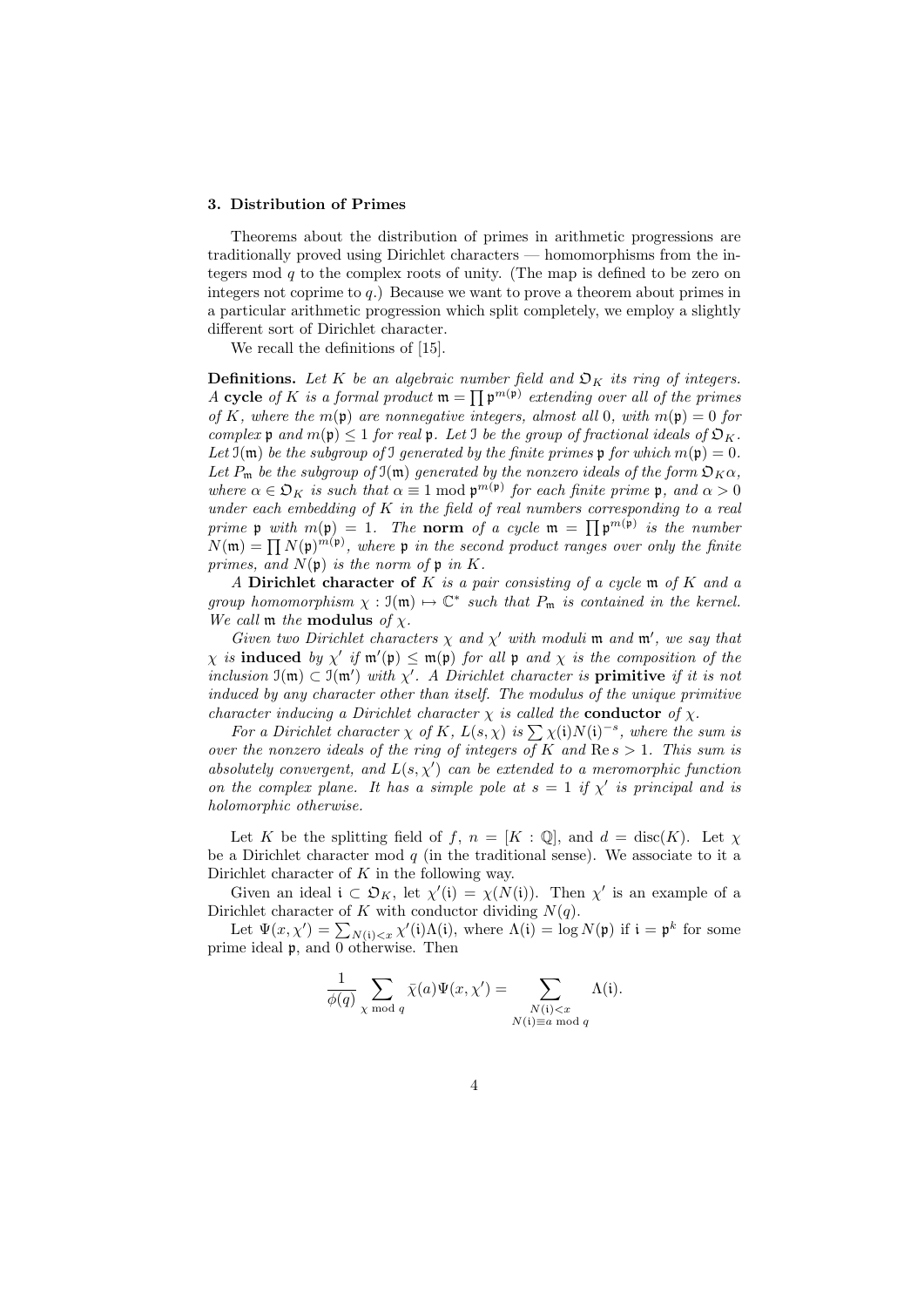We will prove some results about  $L(s, \chi')$  that enable us to obtain results about  $\Psi(x, \chi')$ , and thus about the distribution of primes that split completely in  $K$  and lie in a particular residue class.

**Lemma 3.1.** Fix a number field K. Let  $\chi$  be a real Dirichlet character of K mod **m**. Let  $M = N(\mathfrak{m})$ . Let s be a real number in the range  $2 > s > 1$ . If  $\chi$ is principal, then

$$
\frac{L'}{L}(s,\chi) > -\frac{1}{s-1} - c_1 \log 2M,
$$

for some  $c_1 > 0$ , depending on K. If  $\chi$  is non-principal, and if  $L(s, \chi)$  has some real zero  $\rho > 0$ ,

$$
\frac{L'}{L}(s,\chi) > \frac{1}{s-\rho} - c_1 \log 2M,
$$

and

$$
\frac{L'}{L}(s,\chi) > -c_1 \log 2M,
$$

if it has no real zero.

*Proof.* Assume  $\chi$  is non-principal. From equation (5.9) of [17],

$$
\frac{L'}{L}(s,\chi) = B(\chi) + \sum_{\rho} \left(\frac{1}{s-\rho} + \frac{1}{\rho}\right) - \frac{1}{2}\log A(\chi) - \frac{\gamma_{\chi}'}{\gamma_{\chi}}(s),
$$

where the sum is over all the non-trivial zeroes of  $L(s, \chi)$ ,  $A(\chi) = dM$ ,  $d =$  $\text{disc}(K)$ , and  $\gamma_\chi(s) = \left[\pi^{-\frac{s+1}{2}} \Gamma\left(\frac{s+1}{2}\right)\right]^b \left[\pi^{-\frac{s}{2}} \Gamma\left(\frac{s}{2}\right)\right]^a$  for nonnegative integers a and b depending on  $\chi$  such that  $a + b = n = [K : \mathbb{Q}]$ . The exact dependence, described in [17], is irrelevant here.

The log  $A(\chi)$  term can be bounded because  $\log A(\chi) = \log dM \ll \log 2M$ .

 $B(\chi)$  is defined implicitly in [17]. By Lemma 5.1 of that paper, we have

$$
B(\chi) = -\operatorname{Re}\sum_{\rho} \frac{1}{\rho}.
$$

We have from Lemma 5.3 of [17] that

$$
|\frac{\gamma'_\chi}{\gamma_\chi}(s)| \ll n \log(s+2),
$$

where the implied constant is absolute.

Thus  $\frac{L'}{L}$  $\frac{L'}{L}(s,\chi) > \sum_{\rho} \text{Re} \frac{1}{s-\rho} - c_1 \log 2M$ , for some  $c_1 > 0$ . We have that  $\text{Re} \frac{1}{s-\rho} = \frac{s-\text{Re}\,\rho}{|s-\rho|^2} > 0$ , so we can omit any part of the sum. We omit anything but one possible real zero.

Thus

$$
\frac{L'}{L}(s,\chi) > \frac{1}{s-\rho} - c_1 \log 2M,
$$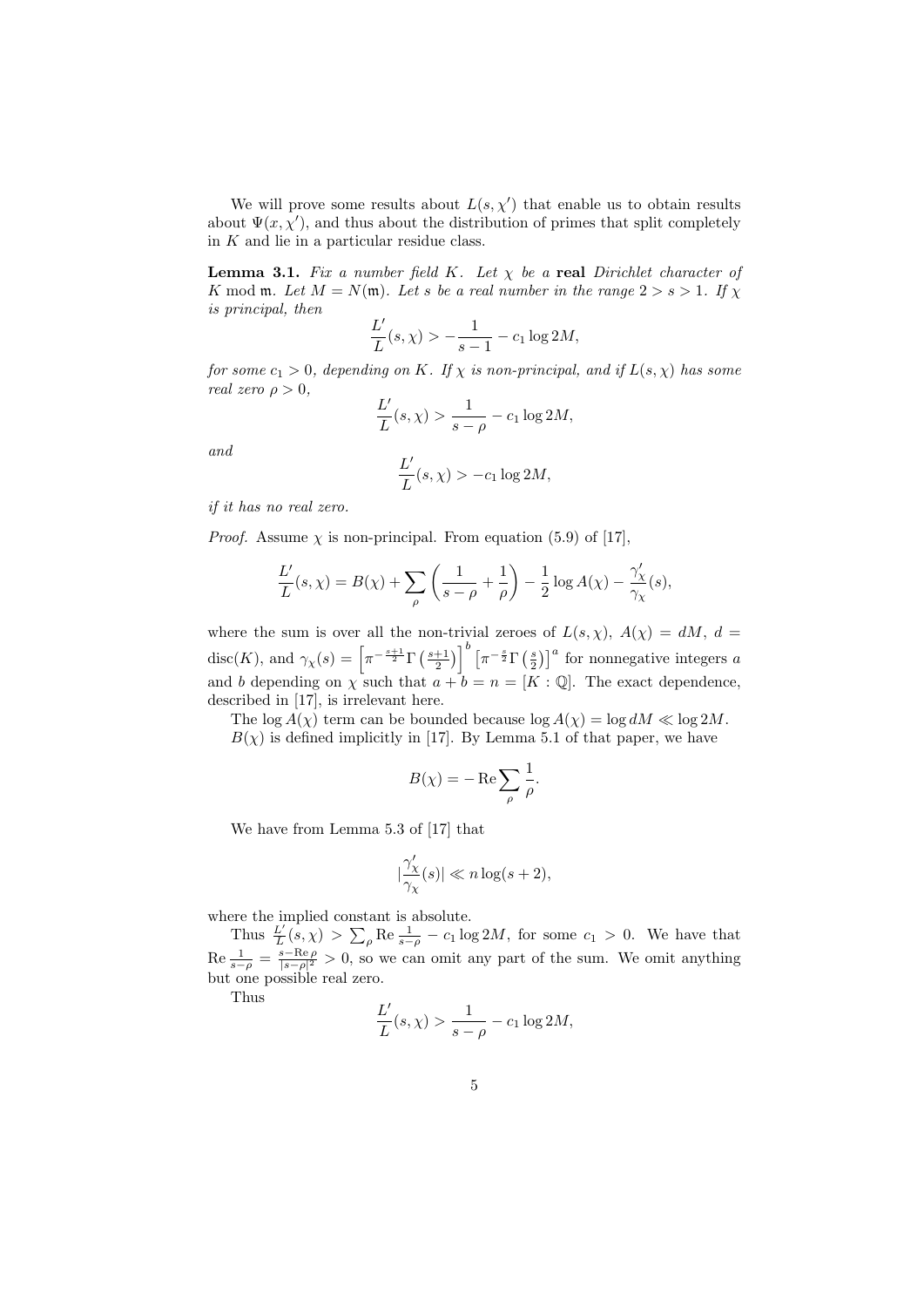if  $L(s, \chi)$  has a real zero  $\rho$ , and

$$
\frac{L'}{L}(s,\chi) > -c_1 \log 2M,
$$

independent of the existence of real zeros.

Now assume  $\chi$  is principal. From (5.9) of [17]

$$
\frac{L'}{L}(s,\chi) = \sum_{\rho} \left( \frac{1}{s-\rho} + \frac{1}{\rho} \right) - \frac{1}{s} - \frac{1}{s-1} - \frac{1}{2} \log A(\chi) + \frac{\gamma_{\chi}'}{\gamma_{\chi}}(s).
$$

By the same arguments as in the non-principal case (and the fact that  $\frac{1}{s} < 1$ ), we have that

$$
\frac{L'}{L}(s,\chi) > -\frac{1}{s-1} - c_1 \log 2M.
$$

The following version of the Landau-Page Lemma for Dirichlet L-functions over a number field shows that there is at most one "Siegel zero" for characters of a bounded modulus.

**Lemma 3.2.** Given a number field K, there is a computable constant  $c_2 > 0$ , depending on K, such that for all  $T \geq 2$ , there is at most one primitive character  $\chi_1$  with modulus  $\mathfrak{m}, 1 \leq N(\mathfrak{m}) < T$  for which  $L(s, \chi_1)$  has a zero  $\beta_1 + i\gamma_1$ satisfying  $\beta_1 \geq 1 - c_2/\log T$  and  $|\gamma_1| < T$ .

Proof. We follow the proof in [6], p. 94.

Lemma 3.5 of [15] allows us to consider only real zeros of real non-principal characters.

Let  $\chi_1$  and  $\chi_2$  be primitive characters mod  $\mathfrak{m}_1$  and  $\mathfrak{m}_2$ , respectively, where  $N(\mathfrak{m}_1)$  and  $N(\mathfrak{m}_2)$  are at most T.

Consider the expression

$$
-\frac{L'}{L}(s,\chi_0)-\frac{L'}{L}(s,\chi_1)-\frac{L'}{L}(s,\chi_2)-\frac{L'}{L}(s,\chi_1\chi_2),
$$

where  $\chi_0$  is the principal character modulo the gcd of  $\mathfrak{m}_1$  and  $\mathfrak{m}_2$ . (We define  $gcd(\prod \mathfrak{p}^{m_1(\mathfrak{p})}, \prod \mathfrak{p}^{m_2(\mathfrak{p})}) = \prod \mathfrak{p}^{min(m_1(\mathfrak{p}), m_2(\mathfrak{p}))}$ . This expression is equal to

$$
\sum \Lambda(i)(\chi_0(i) + \chi_1(i))(\chi_0(i) + \chi_2(i))N(i)^{-s} > 0,
$$
\n(1)

for  $\text{Re } s > 1$ .

Assume that  $L(s, \chi_1)$  and  $L(s, \chi_2)$  have real zeros,  $\beta_1$  and  $\beta_2$  respectively. Applying the previous lemma to (1) for real  $s > 1$ , we obtain

$$
-\frac{1}{s-\beta_1} - \frac{1}{s-\beta_2} + \frac{1}{s-1} + c_3 \log T > 0,
$$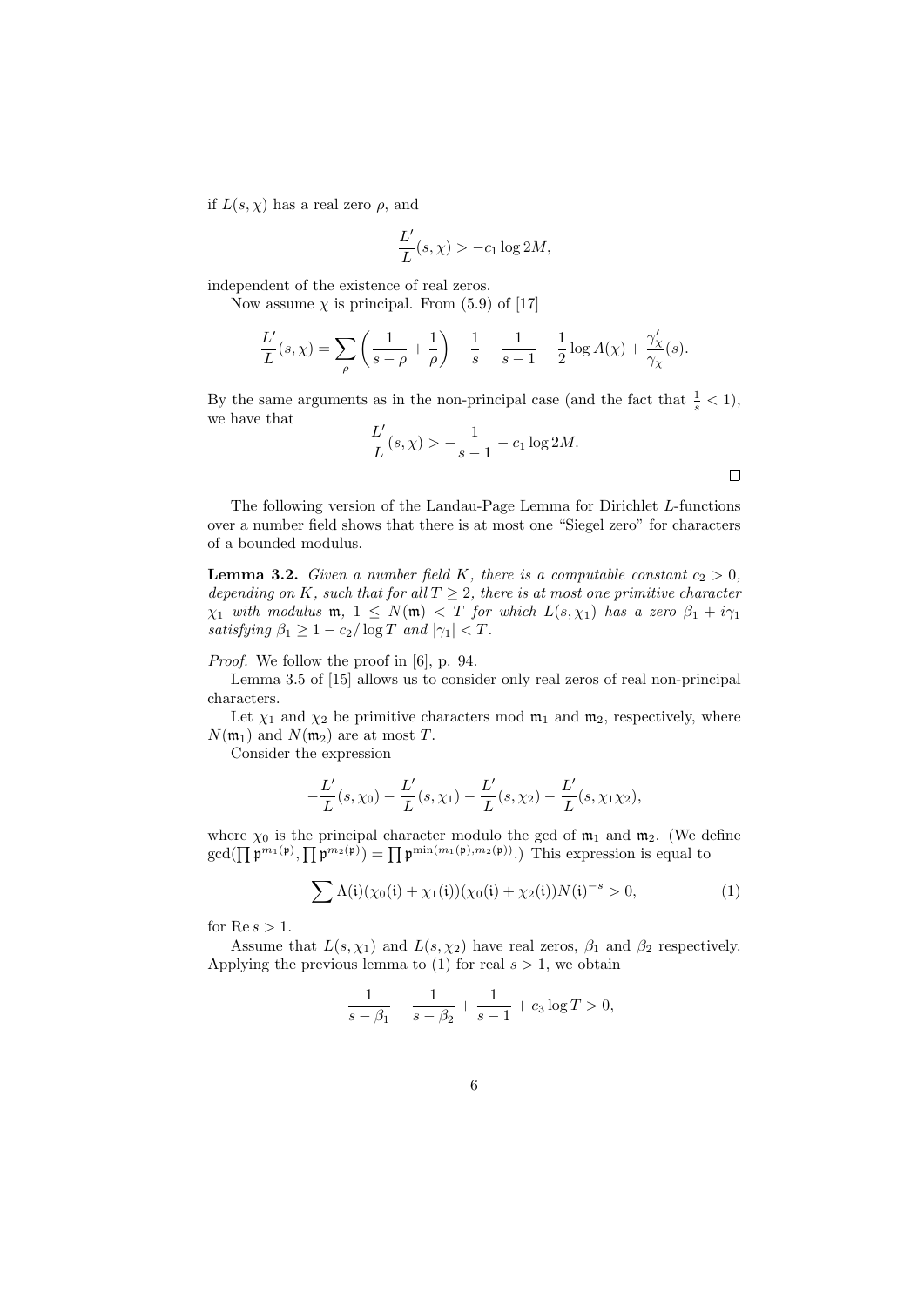for some  $c_3 > 0$  depending on K, but not T. Rearranging, we get

$$
\frac{1}{s-\beta_1} + \frac{1}{s-\beta_2} < \frac{1}{s-1} + c_3 \log T.
$$

Let  $c_2 = \frac{1}{6c_3}$  and assume that each  $\beta_i \geq 1 - \frac{c_2}{\log T}$ . Taking  $s = 1 + 3c_2/\log T$  gives us  $\frac{1}{s - \beta_i} \ge \frac{\log T}{4c_2}$  and  $\frac{1}{s - 1} = \frac{\log T}{3c_2}$ . We now have that  $\log T$  $\frac{\log T}{2c_2} < \frac{\log T}{3c_2}$  $\frac{c_8-}{3c_2}+c_3\log T.$ 

Simplifying, we get  $\frac{1}{6c_2} < c_3$ . Substituting the value of  $c_2$  gives the desired contradiction.  $\Box$ 

For each Dirichlet character  $\chi$  of a field K and real numbers  $\sigma$ , T, in the ranges  $\frac{1}{2} \le \sigma \le 1$ ,  $T \ge 0$ , let  $N(\sigma, T, \chi)$  be the number of zeros  $s = \beta + i\gamma$  of the Dirichlet L-function  $L(s, \chi)$  inside the box  $\sigma < \beta < 1$  and  $|\gamma| < T$ . Let A be the set of real numbers  $A > 2$  for which there exists a number  $C_A \geq 1$ , such that for all  $\sigma \geq 1 - \frac{1}{A}$  and  $T \geq 1$ , we have

$$
N(\sigma, T, \mathfrak{m}) := \sum_{\chi \bmod \mathfrak{m}} N(\sigma, T, \chi) \le C_A (N(\mathfrak{m}) T^n)^{A(1-\sigma)},
$$

for all moduli m.

Hilano [14] has shown that every  $A \geq 2890$  is in A. The existence of such an A was first shown by Fogels [7].

**Theorem 3.3.** Let K be a number field. For any given  $\epsilon > 0$ , there exist numbers  $x_{\epsilon}$ ,  $\eta_{\epsilon} > 0$ , and an integer  $q_{\epsilon}(x)$ , all depending on K, such that whenever  $x \geq x_{\epsilon}$  and  $x^{1/2} < y < x$ ,

$$
\left| \sum_{\substack{N(i) < y \\ N(i) \equiv a \bmod q}} \Lambda(i) - \frac{y}{\phi(q)} \right| \le \epsilon \frac{y}{\phi(q)}
$$

for all integers q not divisible by  $q_{\epsilon}(x)$ , with  $(a,q) = 1$  and q in the range  $1 \leq q \leq x^{\eta_{\epsilon}}$ . Furthermore  $q_{\epsilon}(x) > \log x$ .

*Proof.* Let  $\nu = 3 \log(36 C_A/\epsilon)$ . Let  $\eta_{\epsilon} = \min(\frac{1}{8An^2}, \frac{c_2}{n\nu})$ . We can require  $x_{\epsilon} >$  $\max(e^{4A\nu/\eta_\epsilon},18(C_A/\epsilon)^{2/\eta_\epsilon}).$ 

We can deduce the following explicit formula from [15], proof of Theorem 3.1: (equations 3.2, 3.3 and the equation following the "Hence" on p. 493).

$$
\sum_{\substack{N(\mathfrak{a}) \le y \\ N(\mathfrak{a}) \equiv a \bmod q}} \Lambda(\mathfrak{a}) = \frac{y}{\phi(q)} - \frac{1}{\phi(q)} \sum_{\chi \bmod q} \bar{\chi}(a) \sum_{\substack{L(\beta + i\gamma, \chi) = 0 \\ \beta \ge 1/2, |\gamma| \le T}} \frac{y^{\beta + i\gamma}}{\beta + i\gamma} + \frac{y \log y (\log y + \log dq + \log T)}{\beta} + \frac{y \log y (\log q + \log T)}{n \log dq + n y^{\frac{1}{2}} \log y (\log q + \log y)}.
$$
\n(2)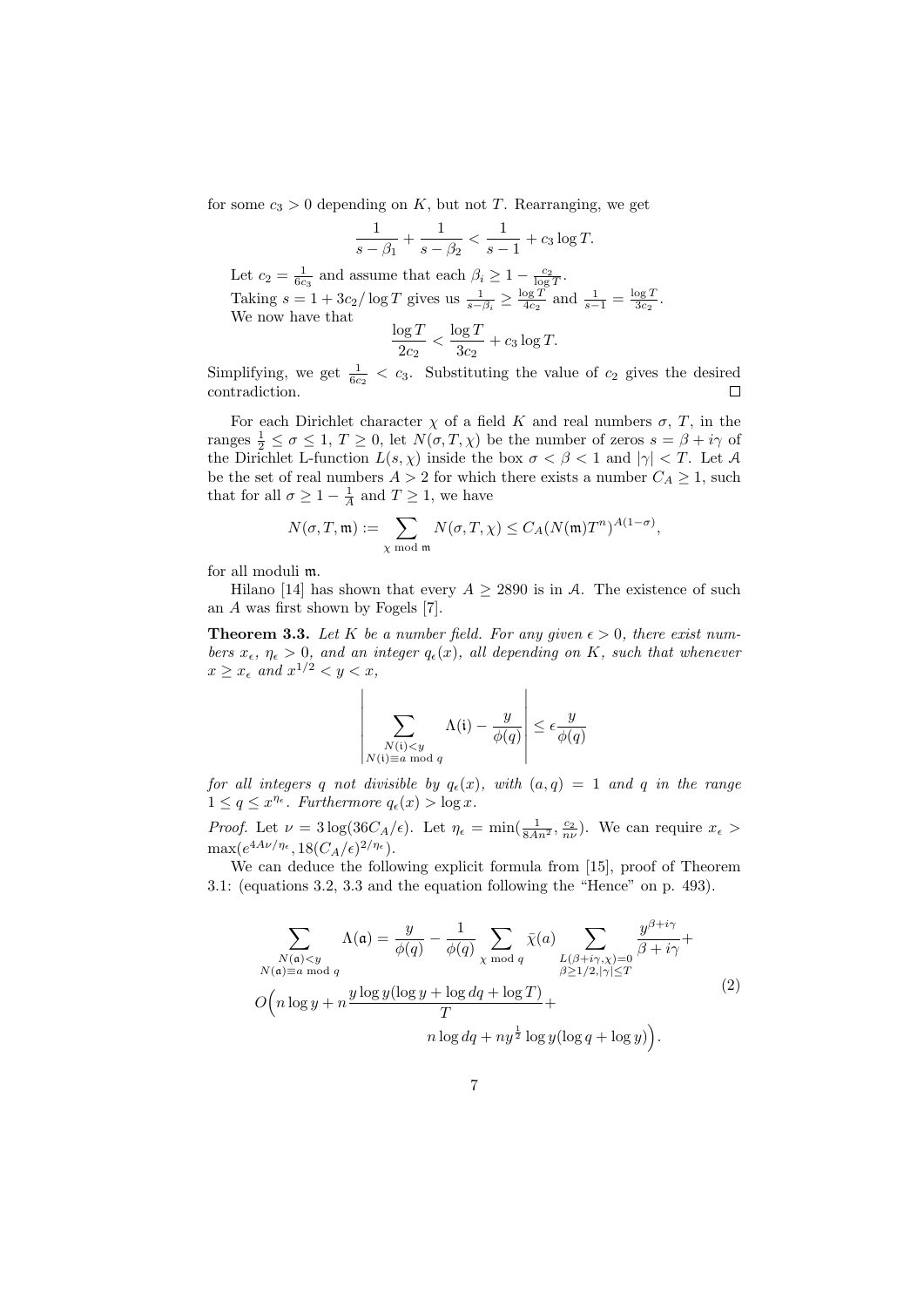We have that  $\eta_{\epsilon}$  < 1/16 (since by definition,  $A > 2$ ), so log  $q < \log y$  and  $q < y^{1/3}$ . We take  $T = x$ , so  $y < T < y^2$ .

The error term in (2) is

$$
O\left(ny^{1/2}(\log^2 y + \log y \log d) + n \log d\right).
$$

Because d, n are fixed, the error is  $O(y^{1/2} \log^2 y) = O(\frac{y^{6/7}}{a})$  $\frac{q}{q}$ ), which is less than  $\frac{\epsilon}{3} \frac{y}{\phi(q)}$  for y sufficiently large.

The double sum may be bounded by noting that  $|y^{\beta+i\gamma}| = y^{\beta}$  $\sqrt{ }$ , and  $\beta + i\gamma \geq$  $(1/4 + \gamma^2 \ge (1 + |\gamma|)/3).$ 

Thus

 $\bigg|$  $\overline{\phantom{a}}$  $\overline{\phantom{a}}$  $\overline{\phantom{a}}$  $\overline{\phantom{a}}$  $\overline{\phantom{a}}$  $\overline{\phantom{a}}$  $\vert$ 

$$
\sum_{\substack{N(\mathfrak{a}) < y \\ N(\mathfrak{a}) \equiv 1 \bmod q}} \Lambda(\mathfrak{a}) - \frac{y}{\phi(q)} \left| \le \frac{3}{\phi(q)} \sum_{\chi \bmod q} \sum_{\substack{L(\beta + i\gamma, \chi) = 0 \\ \beta \ge 1/2, |\gamma| \le x}} \frac{y^{\beta}}{1 + |\gamma|} + \frac{\epsilon}{3} \frac{y}{\phi(q)}. \tag{3}
$$

Write  $\sum_{\sigma}^{\alpha}$  for a sum over all zeros of  $\beta + i\gamma$  of  $L(s, \chi)$  and over all characters  $\chi \mod q$  where  $\sigma \leq \beta < \alpha$  and  $|\gamma| < x$ . (Each  $\beta + i\gamma$  is counted with multiplicity equal to the number of those L-functions for which it is a zero.) To estimate the double sum in (3) we use the upper bounds  $y^{\beta} \leq y^{1-1/(2An)}$  for  $\beta \leq 1-1/(2An)$ , and  $y^{\beta} \leq y$  for  $\tau \leq \beta \leq 1$ , where  $\tau = 1 - \nu/\log x$ . In the range  $1 - 1/(2An) \leq \tau$  $\beta \leq \tau$ , we use the identity  $y^{\beta} = y^{1-1/(2An)} + \log y \int_{1-1/(2An)}^{\beta} y^{\sigma} d\sigma$ .

Therefore, the double sum in (3) is at most

$$
\sum_{1/2}^{1-1/(2An)} \frac{y^{1-1/(2An)}}{1+|\gamma|} + \log y \sum_{1-1/(2An)}^{\tau} \frac{1}{1+|\gamma|} \int_{1-1/(2An)}^{\beta} y^{\sigma} d\sigma + y \sum_{\tau}^{1} \frac{1}{1+|\gamma|} \n\leq y^{1-1/(2An)} \sum_{1/2}^{1} \frac{1}{1+|\gamma|} + \log y \int_{1-1/(2An)}^{\tau} y^{\sigma} \left( \sum_{\sigma}^{1} \frac{1}{1+|\gamma|} \right) d\sigma \n+ y \sum_{\tau}^{1} \frac{1}{1+|\gamma|}.
$$
\n(4)

For  $\sigma \geq 1/2$ , we have, by partial summation,

$$
\sum_{\sigma} \frac{1}{1+|\gamma|} \le N(\sigma, 2, q) + \frac{N(\sigma, x, q)}{x} + \int_{2}^{x} \frac{N(\sigma, t, q)}{t^{2}} dt.
$$

By [13],  $N(1/2, t, q) < c_4 nq^nt \log qt$ . For t in the range  $2 \le t \le x$ , we have  $N(1/2, t, q)/t \leq c_4 nq^n \log qx.$ Applying this,

$$
\sum_{1/2}^1 \frac{y^{1-\frac{1}{2An}}}{1+|\gamma|} \le 2c_4 n q^n y^{1-\frac{1}{2An}} \log qx \left(2+\int_2^x \frac{dt}{t}\right) \le 5c_4 n q^n y^{1-\frac{1}{2An}} \log^2
$$

qx.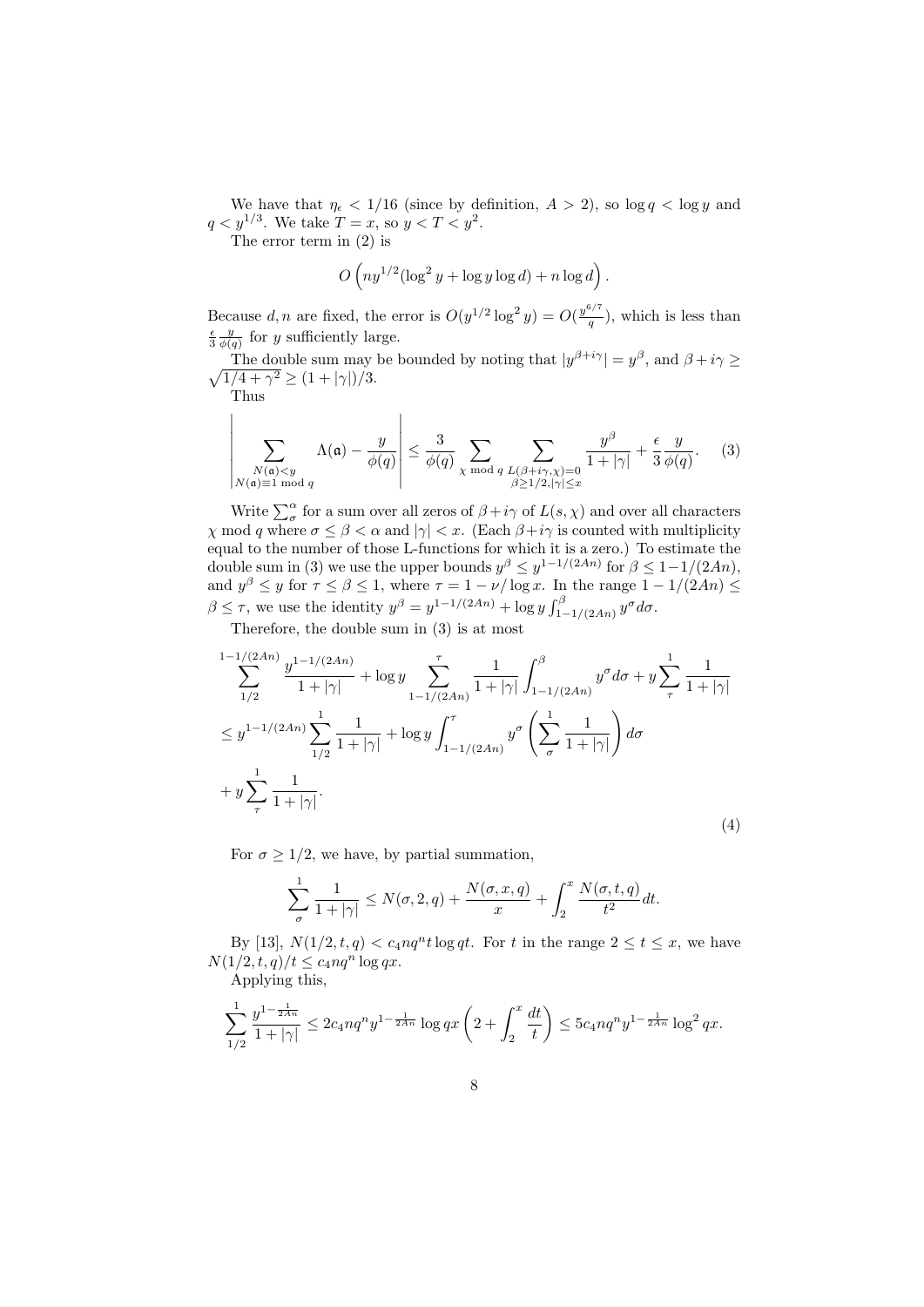Because we insist that  $\eta_{\epsilon} < \frac{1}{8An^2}$ , the first term in (4) is  $O(y^{1-1/(3An)})$ , which is  $\frac{\epsilon}{18}y$  for y sufficiently large.

If  $\sigma \geq 1 - 1/(2An)$ , then  $An(1 - \sigma) \leq 1/2$ , so that for any t in the range  $1 \leq t \leq x$ , Theorem 9 of [14] shows that  $N(\sigma, t, d) \leq C_A q^{An(1-\sigma)} t^{1/2}$ . We deduce that

$$
\sum_{\sigma} \frac{1}{1+|\gamma|} \le C_A q^{An(1-\sigma)} \left(3 + \int_2^x \frac{dt}{t^{3/2}} \right) \le 5C_A q^{An(1-\sigma)}.
$$

Using this bound, the middle term in (4) is

$$
\leq 5C_A q^{An} \log y \int_{1-1/(2An)}^{\tau} \left(\frac{y}{q^{An}}\right)^{\sigma} d\sigma
$$
  

$$
\leq 5C_A q^{An} \frac{\log y}{\log(y/q^{An})} \frac{y}{q^{An}} \left(\frac{y}{q^{An}}\right)^{-(1-\tau)}.
$$
 (5)

.

We have that  $q^{An} < x^{An\eta} < y^{1/3}$ , so  $\frac{\log y}{\log(y/q^{An})} < 3/2$ . Also,

$$
\left(\frac{y}{q^{An}}\right)^{-(1-\tau)} = \left(\frac{y}{q^{An}}\right)^{-\nu/\log x} < e^{-\frac{2}{3}\log y\nu/\log x} < e^{\frac{1}{3}\nu}
$$

Thus the middle term in (4) is  $\leq 4C_Aye^{-\frac{1}{3}\nu}$ , which, by the way we chose  $\nu$ , is  $\leq \frac{\epsilon}{9}y$ .

We apply Lemma 2.2 with  $T = x^{n\eta_{\epsilon}}$  and call the exceptional modulus  $q_{\epsilon}(x)$ . Then for all moduli less than  $x^{\eta_{\epsilon}}$  and not divisible by  $q_{\epsilon}(x)$ , the L-function has no zeros  $\beta + i\gamma$  with  $\beta \ge \tau = 1 - \nu/\log x$  and  $|\gamma| < x^{n\eta_{\epsilon}}$ .

So the third term in (4) is

$$
y\sum_{\tau}^1 \frac{1}{1+|\gamma|} \leq y\frac{N(\tau,x,q)}{x^{n\eta_{\epsilon}}} \leq C_A y (q^nx^n)^{A(1-\tau)}/x^{n\eta_{\epsilon}} < C_A y x^{2A n \nu/\log x}/x^{n\eta_{\epsilon}}.
$$

This is less than  $C_A y x^{-\eta_{\epsilon}/2}$ , by our choice of x. Also, since  $x > x_{\epsilon}$ , by our choice of x, this is less than  $C_A y (18C_A/\epsilon)^{2/\eta_{\epsilon} - \eta_{\epsilon}/2} = \epsilon y/18$ . Putting these bounds together, we get the desired theorem.  $\Box$ 

Theorem 2.1 of [3] shows, essentially, that the number of primes in an arithmetic progression less than  $x$  cannot be too far away from what you expect. Furthermore, it shows this for "most" moduli up to  $x^{\frac{5}{12}}$ . Our replacement is the following

**Theorem 3.4.** Let  $f(t) \in \mathbb{Z}[t]$  be a monic polynomial with splitting field K,  $[K : \mathbb{Q}] = n$ . Then we have real numbers  $x_{1/3}, \eta_{1/3} > 0$  and an integer  $q_{1/3}(x) >$  $\log x$ , depending on K as described in Theorem 3.3, such that the following statement holds. If  $q \leq x^{\eta_{1/3}}$ ,  $gcd(a,q) = 1$ ,  $q_{1/3}(x) \nmid q, x \geq x_{1/3}$  and  $x^{1/2} <$  $y < x$ , then the number of primes  $p < y$  that are a mod q and such that  $f(t)$ splits into linear factors mod  $p$  (equivalently,  $p$  splits completely in  $K$ ) is at least  $\frac{1}{2\phi(q)n}\pi(x)$ .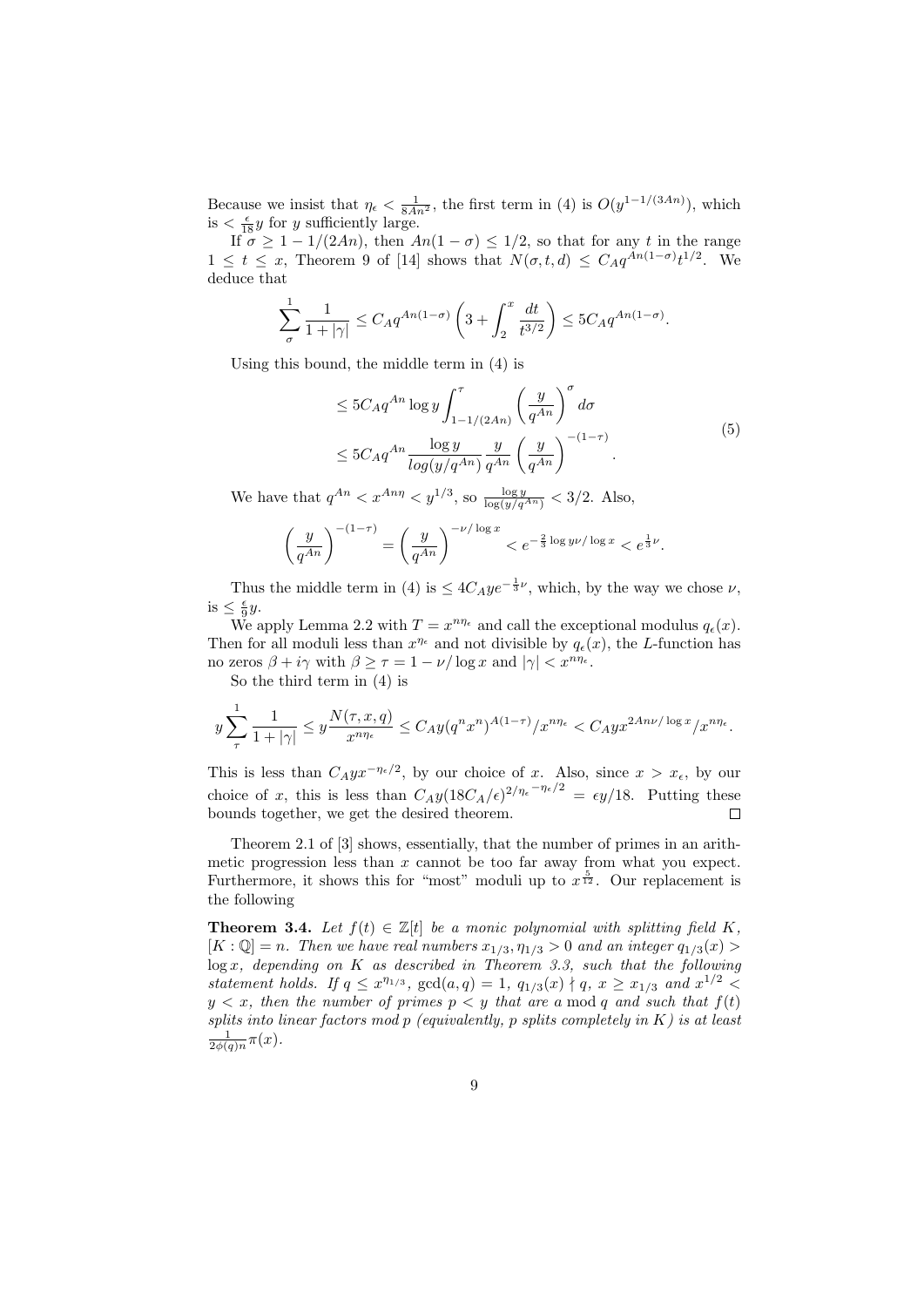Proof. The previous theorem gives that

$$
\sum_{\substack{N(\mathfrak{a}) < y \\ N(\mathfrak{a}) \equiv a \bmod q}} \Lambda(\mathfrak{a}) \ge \frac{(2/3)y}{\phi(q)}.
$$

The sum contains two types of summands not arising from primes. The first, prime ideal powers, can be dispensed of in the usual way, by noting that their contribution to the sum is  $O(y^{1/2})$ . The second type is primes that do not split completely, for which we have  $N(p) = p^k$ , for  $k > 1$ , so they also contribute  $O(y^{1/2})$ . We pass to the estimate on the number of primes by standard techniques  $([6], p. 112)$ .  $\Box$ 

Henceforth, let  $\eta = \eta_{1/3}$  and  $q(x) = q_{1/3}(x)$ .

#### 4. Prachar's Theorem

We use the following variant of Prachar's Theorem (c.f. Theorem 3.1 of [3]).

**Theorem 4.1.** If  $L$  is a squarefree number not divisible by any prime exceeding  $x^{\frac{1-\eta}{2}}$  and for which  $\sum_{prime}$   $\frac{1}{q} \leq \frac{1-\eta}{32n}$ , then there is a positive integer  $k \leq$  $x^{1-\eta}$  with  $(k, L) = 1$  such that

$$
\#\{d|L: dk+1 \le x, dk+1 \text{ is prime, splits fully in } K\} \ge \frac{\#\{d|L: 1 \le d \le x^{\eta}\}}{8n \log x}.
$$

*Proof.* Let  $\pi_K(x; q)$  denote the number of primes less than x that are 1 mod q and split completely in K.

From Theorem 3.4, we see that for each divisor d of L with  $1 \leq d \leq x^{\eta}$  and  $(d, q(x)) = 1,$ 

$$
\pi_K(dx^{1-\eta};d) \ge \frac{\pi(dx^{1-\eta})}{2n\phi(d)} \ge \frac{dx^{1-\eta}}{2n\phi(d)\log x}.
$$

Because any prime factor q of L is at most  $x^{\frac{1-\eta}{2}}$ , we can use Montgomery and Vaughan's explicit version of the Brun-Titchmarsh theorem [18] to get

$$
\pi_K(dx^{1-\eta};dq) \le \pi(dx^{1-\eta};dq,1) \le \frac{8}{q(1-\eta)} \frac{dx^{1-\eta}}{\phi(d)\log x}.
$$

So the number of primes  $p \leq dx^{1-\eta}$  with  $p \equiv 1 \mod d$  and  $\left(\frac{p-1}{d}, L\right) = 1$  that split completely is at least

$$
\pi_K(dx^{1-\eta};d) - \sum_{\text{prime } q \mid L} \pi_K(dx^{1-\eta};dq)
$$

$$
\geq \left(\frac{1}{2n} - \frac{8}{1-\eta} \sum_{\text{prime } q \mid L} \frac{1}{q}\right) \frac{dx^{1-\eta}}{\phi(d)\log x} \geq \frac{x^{1-\eta}}{4n\log x},
$$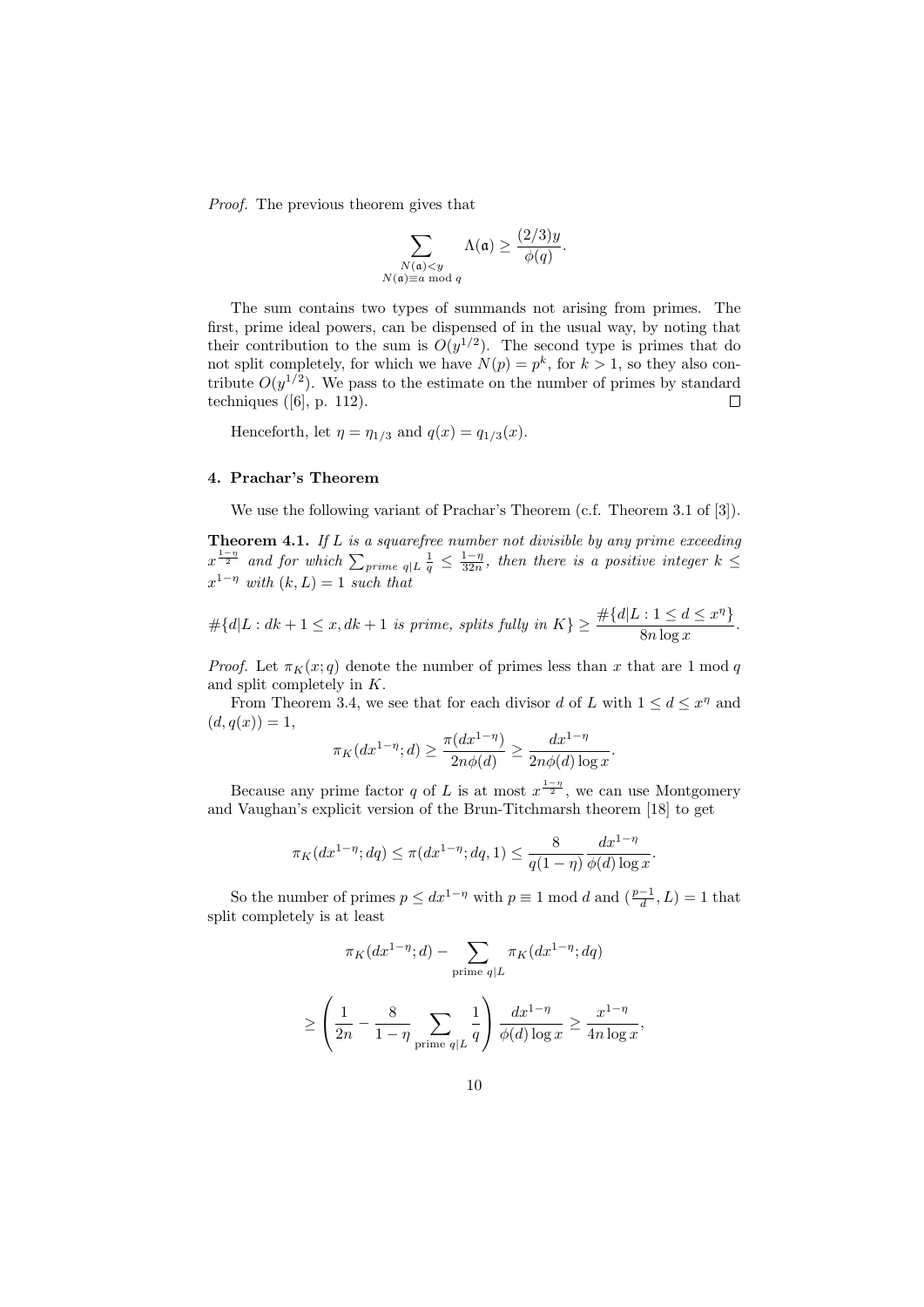for any divisor not divisible by  $q(x)$ . But at least half of the divisors of L will not be divisible by  $q(x)$ .

Thus we have at least

$$
\frac{x^{1-\eta}}{8n \log x} \# \{d | L : 1 \le d \le x^{\eta}\}
$$

pairs  $(p, d)$  where  $p \leq d^{1-\eta}$  is prime,  $p \equiv 1 \mod d$ , p splits completely in K,  $\left(\frac{p-1}{d}, L\right) = 1$ ,  $d | L$  and  $1 \leq d \leq x^{\eta}$ . Each such pair  $(p, d)$  corresponds to an integer  $\frac{p-1}{d} \leq x^{1-\eta}$  which is coprime to L, so there is at least one integer  $k \leq x^{1-\eta}$  with  $(k, L) = 1$  such that k has at least

$$
\frac{1}{8n\log x} \# \{d | L : 1 \le d \le x^{\eta}\}
$$

representations as  $\frac{p-1}{d}$  with  $(p, d)$  as above. Thus for this integer k we have  $\#\{d|L: dk+1 \leq x, \tilde{d}k+1 \text{ prime, split completely in } K\} \geq \frac{1}{8n \log x} \#\{d|L: 1 \leq$  $d \leq x^{\eta}$ .

# 5. Infinitely Many Frobenius Pseudoprimes

We recall the results from Section 1 of [3].

**Theorem 5.1** (Theorem 1.1 of [3]). Let  $n(G)$  be the length of the longest sequence of (not necessarily distinct) elements of G for which no non-empty subsequence has product the identity. If G is a finite abelian group and m is the maximal order of an element in G, then  $n(G) < m(1 + \log(\frac{|G|}{m}))$ .

This theorem is due to van Emde Boas and Kruyswijk, and to Meshulam.

**Proposition 5.2** (Proposition 1.2 of [3]). Let G be a finite abelian group, and let  $r > t > n = n(G)$  be integers. Then any sequence of r elements of G contains at least  $r \choose t$  $\frac{\partial t}{\partial t}$  distinct subsequences of length at most t and at least  $t - n$ , whose product is the identity.

We now prove our main result, which was stated earlier as Theorem 2.1.

**Theorem 5.3.** Let K be a number field, and let  $\eta$  be the positive real number depending on K defined in Theorem 3.3. For any  $\epsilon > 0$ , the number of Carmichael-Frobenius numbers less than  $x$ , with respect to a number field  $K$ , is at least  $x^{\eta/3-\epsilon}$ , for sufficiently large x, depending on  $\epsilon$  and K.

*Proof.* Let 2 be the set of primes  $q \in (\frac{y^3}{\log q})$  $\frac{y^3}{\log y}$ ,  $y^3$  for which  $q-1$  is free of prime factors exceeding y. Friedlander [8] has proven that there is a constant  $C > 0$ for which

$$
|\mathfrak{Q}|\geq C\frac{y^3}{\log y}
$$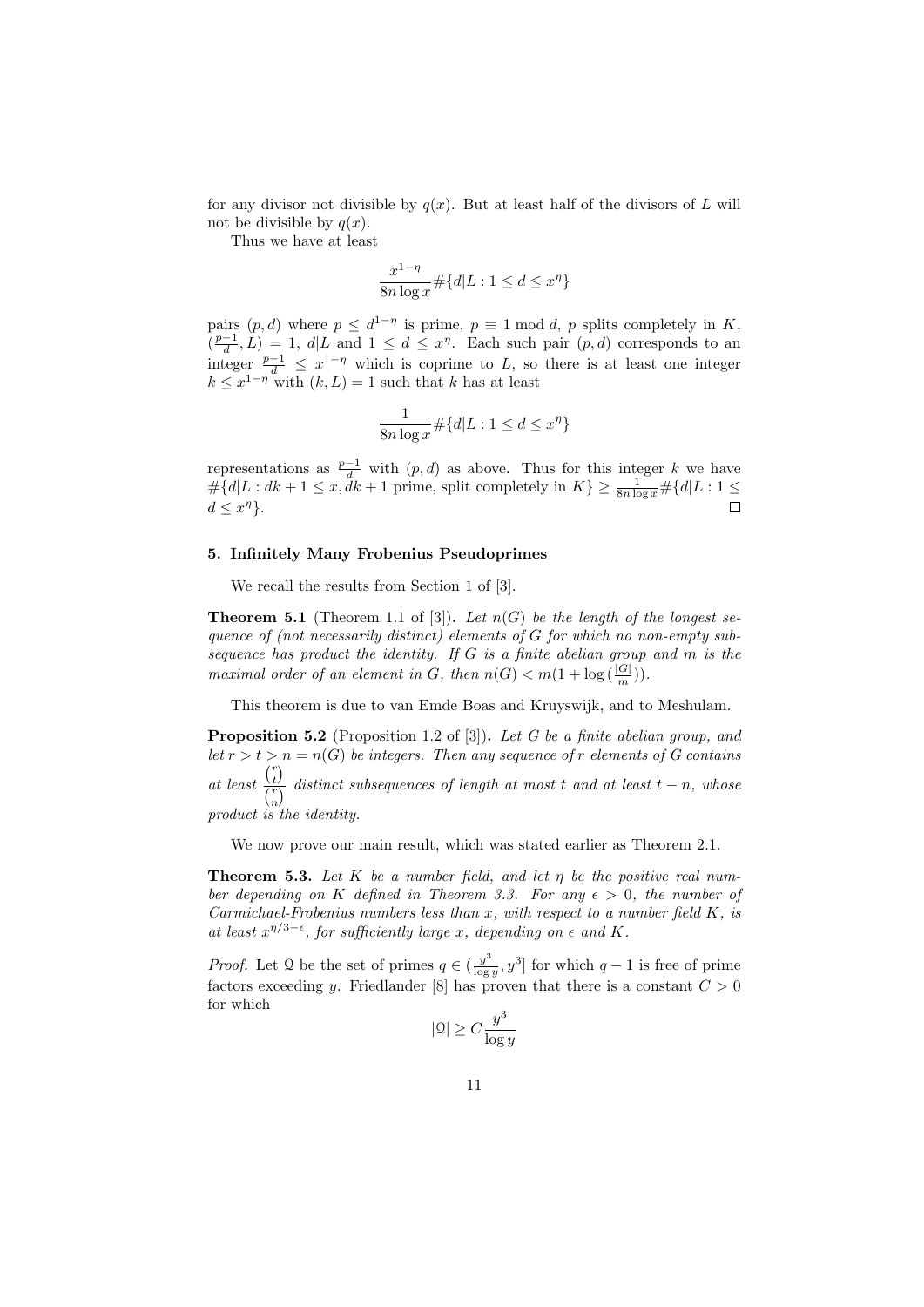for all sufficiently large y. Let L be the product of the primes  $q \in \mathcal{Q}$ ; then

$$
\log L \le |\mathcal{Q}| \log (y^3) \le \pi(y^3) \log (y^3) \le 2y^3,
$$

for all large y. Carmichael's lambda function,  $\lambda(L)$ , is the exponent of the group of integers modulo  $L$ . Because  $L$  is squarefree, it is the least common multiple of  $\{q-1\}$  for those primes q that divide L. Because each such  $q-1$  is free of prime factors exceeding y, we know that if the prime power  $p^a$  divides  $\lambda(L)$ then  $p \leq y$  and  $p^a \leq y^3$ . We let  $p^{a_p}$  be the largest power of p with  $p^{a_p} \leq y^3$ , then

$$
\lambda(L) \le \prod_{p \le y} p^{a_p} \le \prod_{p \le y} y^3 = y^{3\pi(y)} \le e^{6y}
$$

for all large  $y$ .

Let G be the group  $(\mathbb{Z}/L\mathbb{Z})^*$ . From Theorem 5.1 and the above equations,

$$
n(G) < \lambda(L) \left( 1 + \log \frac{\phi(L)}{\lambda(L)} \right) \le \lambda(L) (1 + \log L) \le e^{9y}
$$

for all large  $y$ .

Recall that  $\eta < 1/16$ . We can choose y large enough so that  $\sum \frac{1}{q} \leq \frac{1-\eta}{32n}$  as needed to apply Theorem 4.1. Let  $\delta = \frac{3\epsilon}{8n\eta}$ , and let  $x = e^{y^{1+\delta}}$ . Then, for y large enough, there is an integer k coprime to L for which the set P of primes  $p \leq x$ with  $p = dk + 1$  for some divisor d of L, and that split in K, satisfies

$$
|\mathcal{P}| \ge \frac{\#\{d|L: 1 \le d \le x^{\eta}\}}{8n \log x}.
$$

The product of any

$$
u := \left[\frac{\log(x^{\eta})}{\log y^3}\right] = \left[\frac{\eta \log x}{3 \log y}\right]
$$

distinct prime factors of L is a divisor d of L with  $d \leq x^{\eta}$ . We deduce from above that

$$
\# \{d | L : 1 \le d \le x^{\eta} \} \ge {\omega(L) \choose u} \ge {\omega(L) \choose u}^u
$$

$$
\ge {\left(\frac{C y^3}{\eta \log x}\right)}^u = {\left(\frac{C}{\eta} y^{2-\delta}\right)}^u.
$$

We notice that  $\frac{(2-\delta)\eta}{3} = \frac{2\eta}{3} - \frac{\epsilon}{8n}$ . So for all sufficiently large values of y,

$$
|\mathcal{P}| \geq \frac{\left(\frac{C}{\eta}y^{2-\delta}\right)^u}{8n\log x} \geq x^{\frac{2\eta}{3}-\frac{\epsilon}{3}}.
$$

Take  $\mathcal{P}' = \mathcal{P} \backslash \mathcal{Q}$ . Because  $|\mathcal{Q}| \leq y^3$ , we have that  $|\mathcal{P}'| \geq x^{\frac{2\eta}{3} - \frac{\epsilon}{2}}$ , for all sufficiently large values of  $y$ .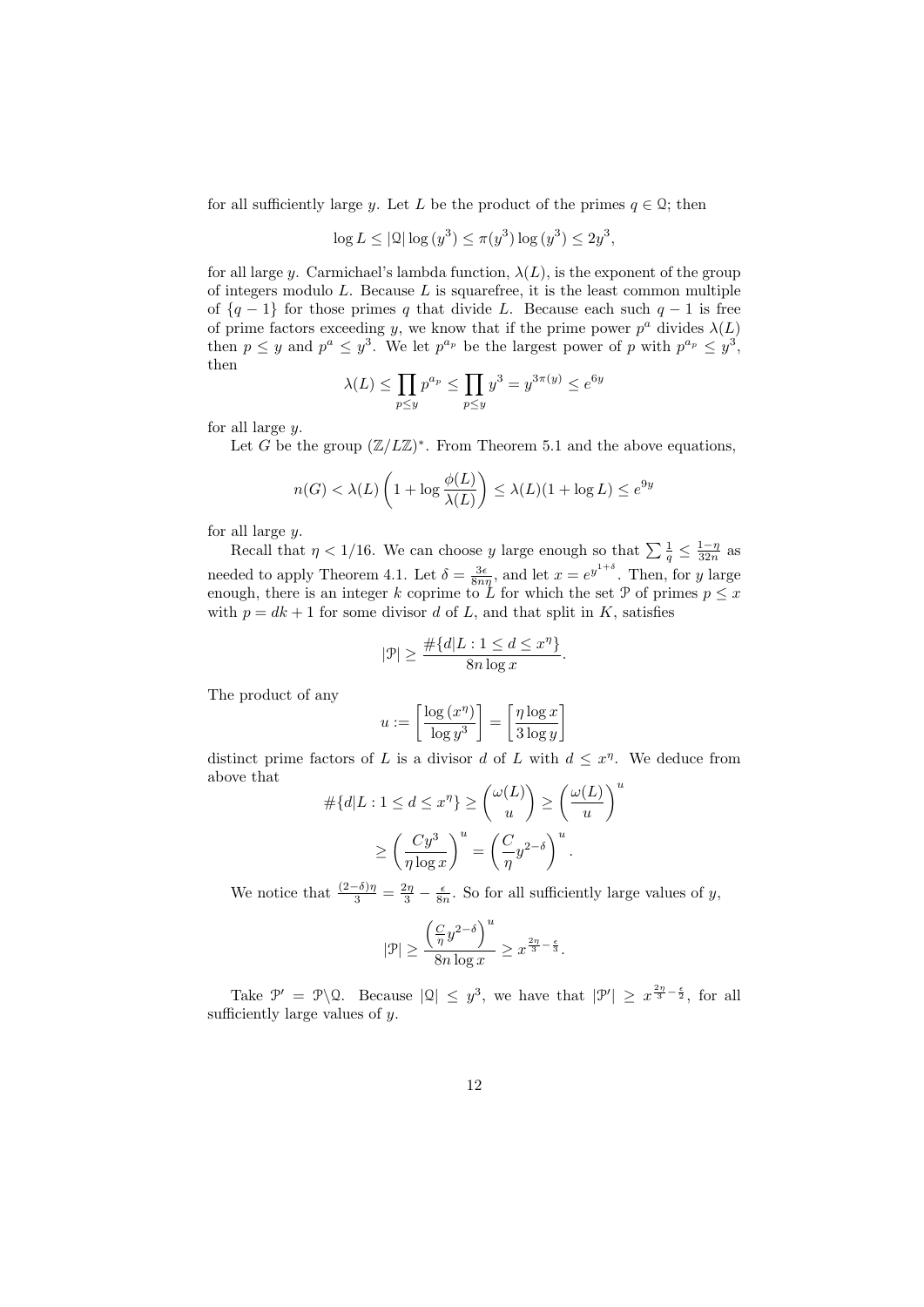We may view  $\mathcal{P}'$  as a subset of the group  $G = (\mathbb{Z}/L\mathbb{Z})^*$  by considering the residue class of each  $p \in \mathcal{P}'$  mod L. If S is a subset of  $\mathcal{P}'$  that contains more than one element, and if

$$
\prod(\mathbf{S}) := \prod_{p \in \mathbf{S}} p \equiv 1 \bmod L,
$$

then  $\Pi(8)$  is congruent to 1 mod kL and is a Carmichael number by Korselt's criterion. Because all of its prime factors split completely in  $K$ , it is a Frobenius pseudoprime.

Let  $t = e^{y^{\frac{1+\delta}{2}}}$ . Then, by Proposition 5.2, we see that the number of Frobenius pseudoprimes of the form  $\Pi(\mathcal{S})$ , where  $\mathcal{S} \subset \mathcal{P}'$  and  $|\mathcal{S}| \leq t$ , is at least

$$
\frac{\binom{|\mathcal{P}'|}{[t]}}{\binom{|\mathcal{P}'|}{n(G)}} \ge \frac{\left(\frac{|\mathcal{P}'|}{[t]}\right)^{[t]}}{|\mathcal{P}'|^{n(G)}} \ge \left(x^{\frac{2\eta}{3} - \frac{\epsilon}{2}}\right)^{[t] - n(G)}[t]^{-[t]} \ge x^{t\left(\frac{2\eta}{3} - \epsilon\right)}
$$

for all sufficiently large values of  $y$ . We note that we have formed each Frobenius pseudoprime  $\prod(\mathcal{P}) \leq x^t$ . Thus for  $X = x^t$  we have the number of Frobenius pseudoprimes  $\leq x$  is at least  $X^{\frac{2n}{3}-\epsilon}$  for all sufficiently large values of X. Because  $y$  can be uniquely determined from  $X$ , the theorem is proven.

 $\Box$ 

## References

- [1] W. W. Adams and D. Shanks. Strong primality tests that are not sufficient. Math. Comp., 39:255–300, 1982.
- [2] Manindra Agrawal, Neeraj Kayal, and Nitin Saxena. PRIMES is in P. Ann. of Math., 160:781–793, 2004.
- [3] W. R. Alford, Andrew Granville, and Carl Pomerance. There are infinitely many carmichael numbers. Annals of Mathematics, 140:703–722, 1994.
- [4] Roberto M. Avanzi and Preda Mihăilescu. Efficient "quasi"-deterministic primality test improving AKS. http://caccioppoli.mac.rub.de/website/papers/aks-mab.pdf, 2009.
- [5] Daniel J. Bernstein. Proving primality in essentially quartic random time. Math. Comp., 76:389–403, 2007.
- [6] Harold Davenport. Multiplicative Number Theory. Springer-Verlag, New York, second edition edition, 1980.
- [7] E. Fogels. On the zeros of L-functions. Acta Arith., 11:67–96, 1965.
- [8] J. B. Friedlander. Shifted primes without large prime factors. In Number theory and applications (Banff, AB, 1988), volume 265 of NATO Adv. Sci. Inst. Ser. C Math. Phys. Sci., pages 393–401. Kluwer Acad. Publ., Dordrecht, 1989.